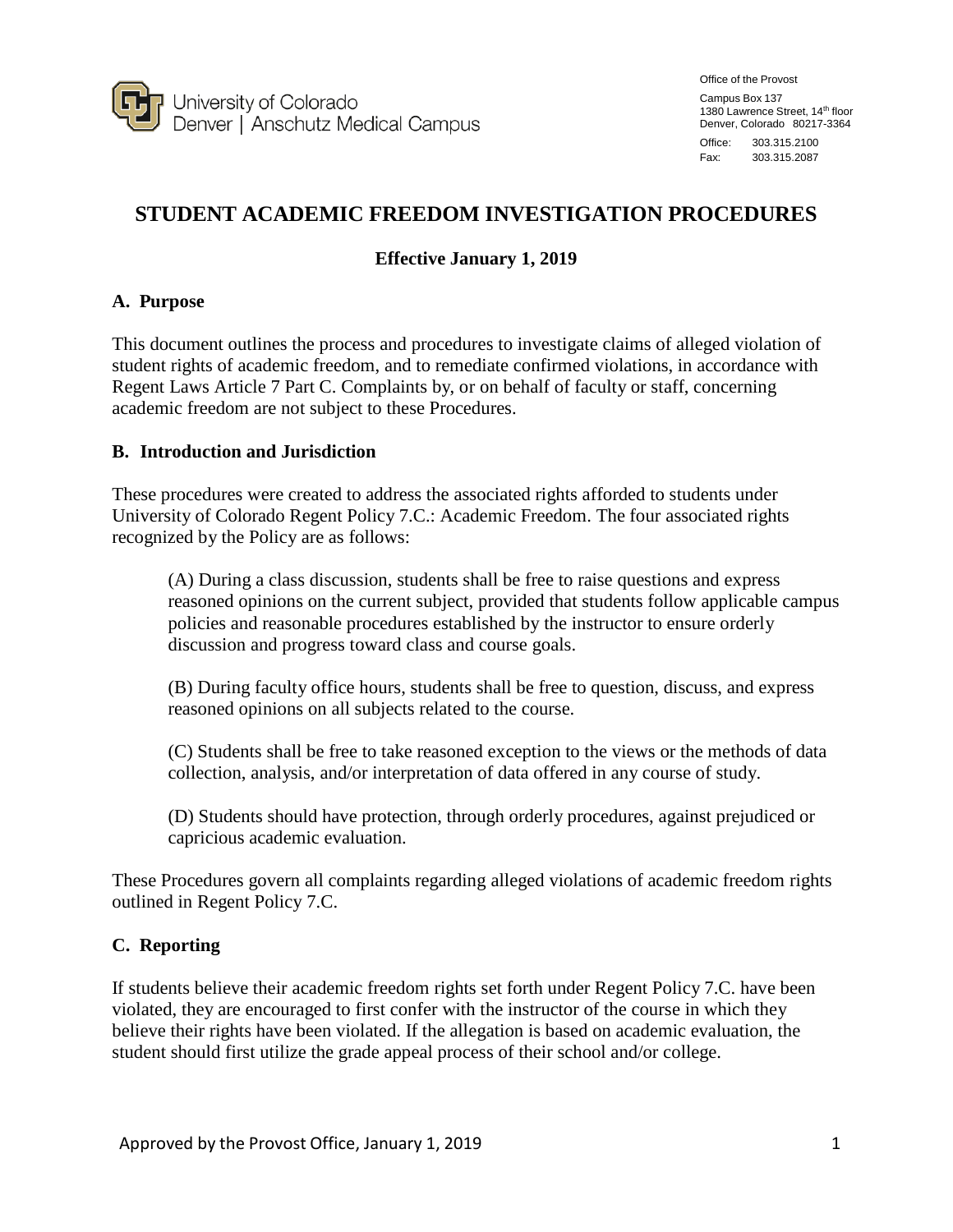If the student is unable to resolve the issue with the instructor, or by using the applicable grade appeal process, the student may contact the Office of Equity (OE) [\(http://equity.ucdenver.edu/contact-us/\). C](http://equity.ucdenver.edu/contact-us/))omplainants will be asked to complete an online form and may be asked further questions by OE staff. Alternatively, complainants may also file a verbal complaint (303.315.2567).

Complaints submitted to OE concerning alleged violations of academic freedom under these procedures per Regent Policy 7.C. will be forwarded to a designated individual in the Provost's Office for review. If the Provost's Office determines the complaint does not meet the criteria for investigation under these procedures, the complaint may be referred to the appropriate University office, as applicable.

### **D. Investigation and Resolution Procedures**

The Provost's Office will investigate the allegations. Each investigation will typically consist of the following steps: (1) the decision to move forward; (2) a formal investigation into the allegations, if determined necessary; and if applicable, (3) recommendation for sanction(s) against the instructor to that individual's supervisor.

- 1. The *decision to move forward,* or not, with a complaint is made by the Provost and /or their designee. This decision is final and may not be appealed. The complainant will be informed of this decision via email.
- 2. Should the Provost or their designee choose to *move forward, a formal investigation* will be launched and directed by the Provost or their designee. Other offices may be involved in the collection of evidence or review of the allegations; however these offices will not be involved in making any determinations or recommendations regarding the outcome. As a matter of course, the following principles will apply to each investigation:
	- a. Complainant(s) and Respondent(s) are interviewed separately;
	- b. Each party is provided with the opportunity to be heard and respond; and
	- c. Investigators may review additional evidence as available including, but not limited to, conducting witness interviews, gathering documentation, and reviewing video footage if available.
	- d. Timeline for Investigation Generally speaking, the investigation should take place in a prompt manner, with a decision being made and presented to both parties and relevant departments, such as the disciplinary authority, Provost, or other applicable administrative office.
	- e. Standard of Review/Burden of Proof